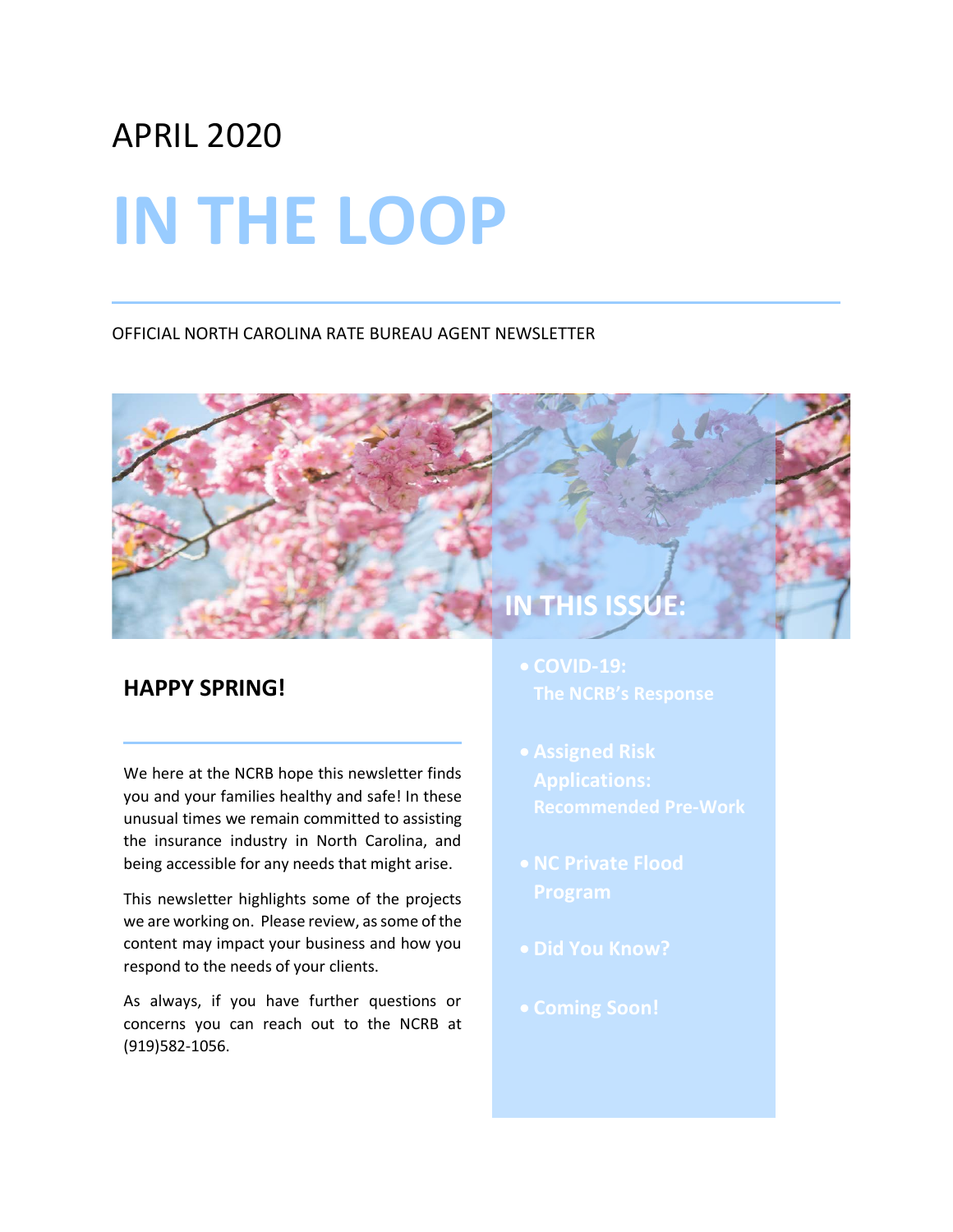## COVID-19: The NCRB's Response

Like other organizations, COVID-19 has required the Rate Bureau to make changes in our daily operations. The Rate Bureau has moved to a 100% work from home environment in a very short period of time, and is now fully operational with all employees working remotely. If you have not already done so, please review circular [AG-20-2](http://www.ncrb.org/Portals/0/ncrb/Agent%20Communication/2020/AG-20-2%20%20NC%20Rate%20Bureau%20Operations%20and%20COVID-19.pdf?ver=2020-03-16-151531-140) for assistance during this time.

In addition, the Rate Bureau has begun to consider questions on how COVID-19 could impact the insurance products under its' jurisdiction, both short and long term. As this continues to evolve, the impacts are unknown and will likely be unknown for a while to come.

In Workers' Compensation, the current Statutes (97- 53(13)) specifically excludes all"ordinary diseases of life to which the general public is equally exposed." Even so, in an abundance of caution, the NCRB has established new codes for use in reporting claims that allows us to identify claims that are specifically related to the COVID-19 Pandemic. More information is available on this topic in circular  $C-20-7$ . In the short term, we are seeing a drop in the number of applications for the Assigned Risk market. Over the longer period, the impacts are more difficult to project but may include things such as reductions in payroll, and increased claim frequency as we have seen in past recessions. Many factors will depend on the duration of this pandemic, which is still unknown at this time. We are currently further evaluating payroll, in particular, and will post any changes via circular once filed and approved with the Department of Insurance.

Although some impacts in Personal Lines can be reasonably expected, those impacts are also largely unknown at this time. Decreases in driving due to more people staying at home, increases in use of on-demand delivery services, and decreases in gas prices due to corresponding demand decrease could impact Auto Insurance. Homeowners insurance could be impacted by more employees working from their residences and spending more time in the home.

As we continue to evaluate this pandemic and its short and long-term implications, we will keep you updated.

## Assigned Risk Applications: Recommended Pre-Work

In ou[r October 2019](http://www.ncrb.org/Portals/0/ncrb/Agent%20Communication/2019/AG-19-7%20NCRB%20Agent%20Newsletter%20-%20October%202019.pdf?ver=2019-10-02-085507-253) newsletter, we reviewed trends in assigned risk applications, and ways to avoid a pended application. To expand on that further, the NCRB has compiled a check list of items that can be completed prior to submitting the application. By completing this check-list, you will have a head start and it will hopefully eliminate some of your pended applications in the future.

#### **Does the insured have a compliance**  $\checkmark$ **issue?**

The Workers Compensation Insurance Plan [\(WCIP\)](http://www.ncrb.org/Portals/0/ncrb/workers%20comp%20services/forms/WCIP_%203.01.2019.pdf?ver=2019-03-26-155104-963) outlines eligibility requirements for employers to be entitled to participate in the assigned risk market. It is important to verify eligibility prior to submitting the application, or you could be wasting precious time. Currently this verification is done by contacting the NCRB via email or phone. In the near future ManageAR will provide the option for you to verify eligibility yourself in real time.

#### **Does the insured have current coverage?**

The insured is not eligible for coverage in the assigned risk market if they already have current coverage for the business. This includes current coverage in the assigned risk and voluntary markets. It is necessary that you verify with your client prior to the application process to prevent a pended application.

#### **Is the insured currently experience rated?**

In ManageAR there is an Experience Mod section that allows you to input the Experience Mod for the employer, if they had one. It is important to take the time to look this up, as it could potentially save your client on premium, but also could prevent a pended application. On the Experience Mod page there is a look-up tool that will provide that information in realtime for you to update the application.

#### **Do you have the correct class code for the business?**

The leading cause of a pended application is an incorrect class code, or not enough information to verify the class code is correct. To avoid a pended application for that reason, you can contact NCRB to inquire about the class code prior to submission. An analyst will review the overall nature of the business provided, and advise on the class code that best fits the business. When adding the class code to the application, simply note the Cherwell ticket number (provided in either the email or by the Info Center representative) in the remarks section of the application, located on the coverages page.